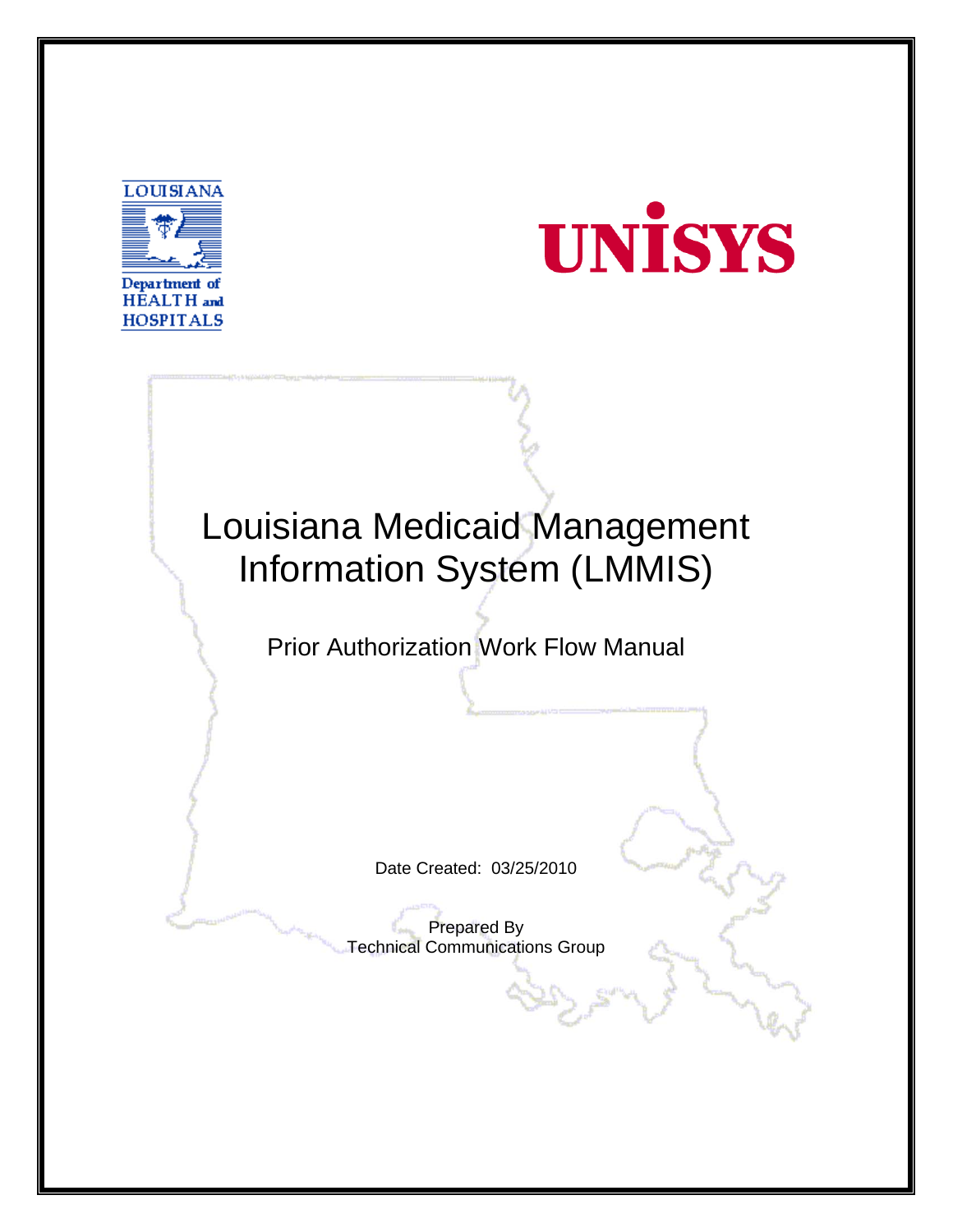## **PROJECT INFORMATION**

| <b>Document Title</b> | Louisiana Medicaid Management Information System (LMMIS) - XXX<br><b>Application User Manual</b> |             |             |
|-----------------------|--------------------------------------------------------------------------------------------------|-------------|-------------|
| <b>Author</b>         | Technical Communications Group, Unisys LMMIS QA                                                  |             |             |
|                       | <b>Revision History</b>                                                                          |             |             |
| Date                  | <b>Description of Change</b>                                                                     | <b>LIFT</b> | By          |
| 3/25/2010             | Initial draft                                                                                    |             | Tracie Tate |

## **Copyright © 2010 UNISYS Corporation All rights reserved**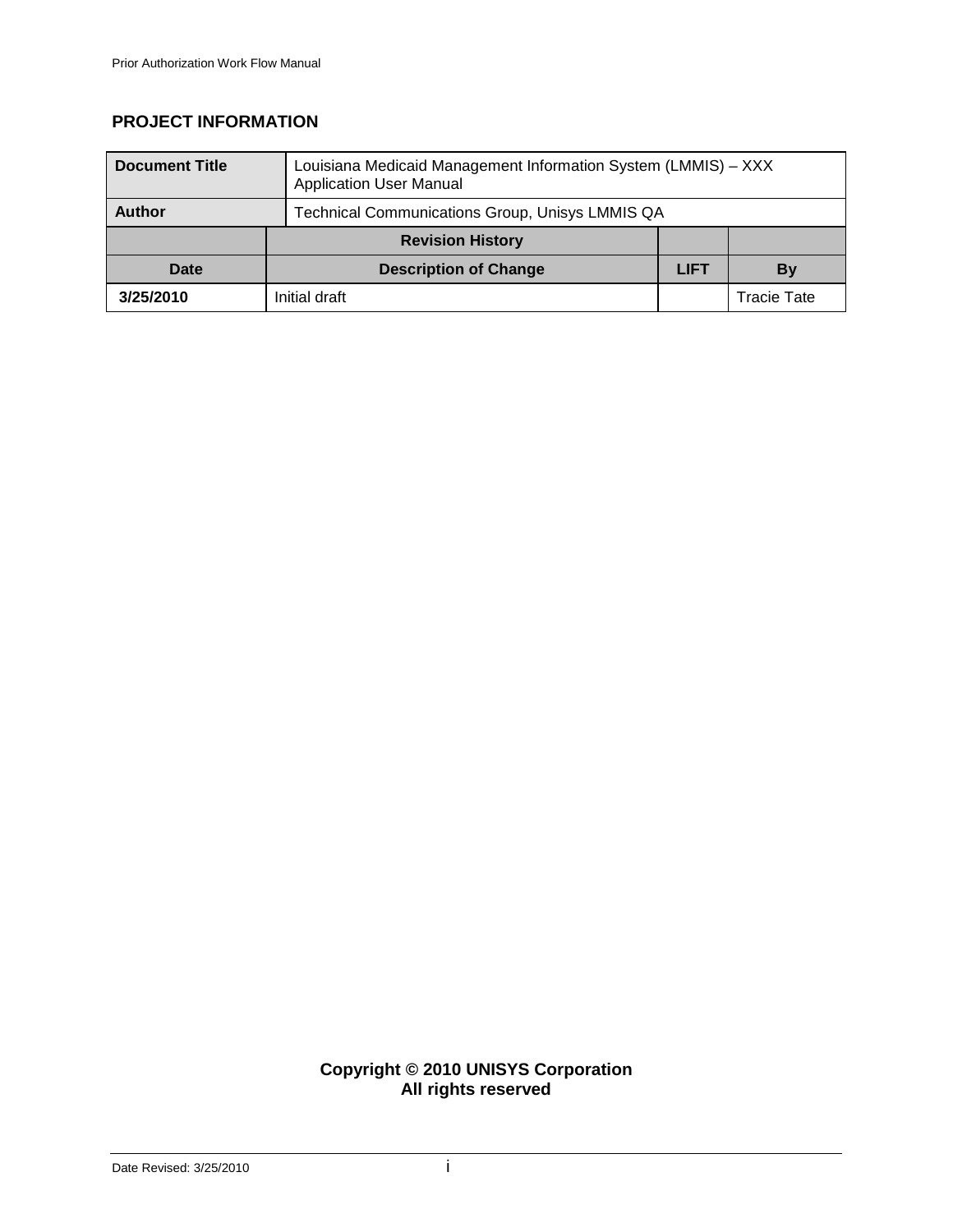

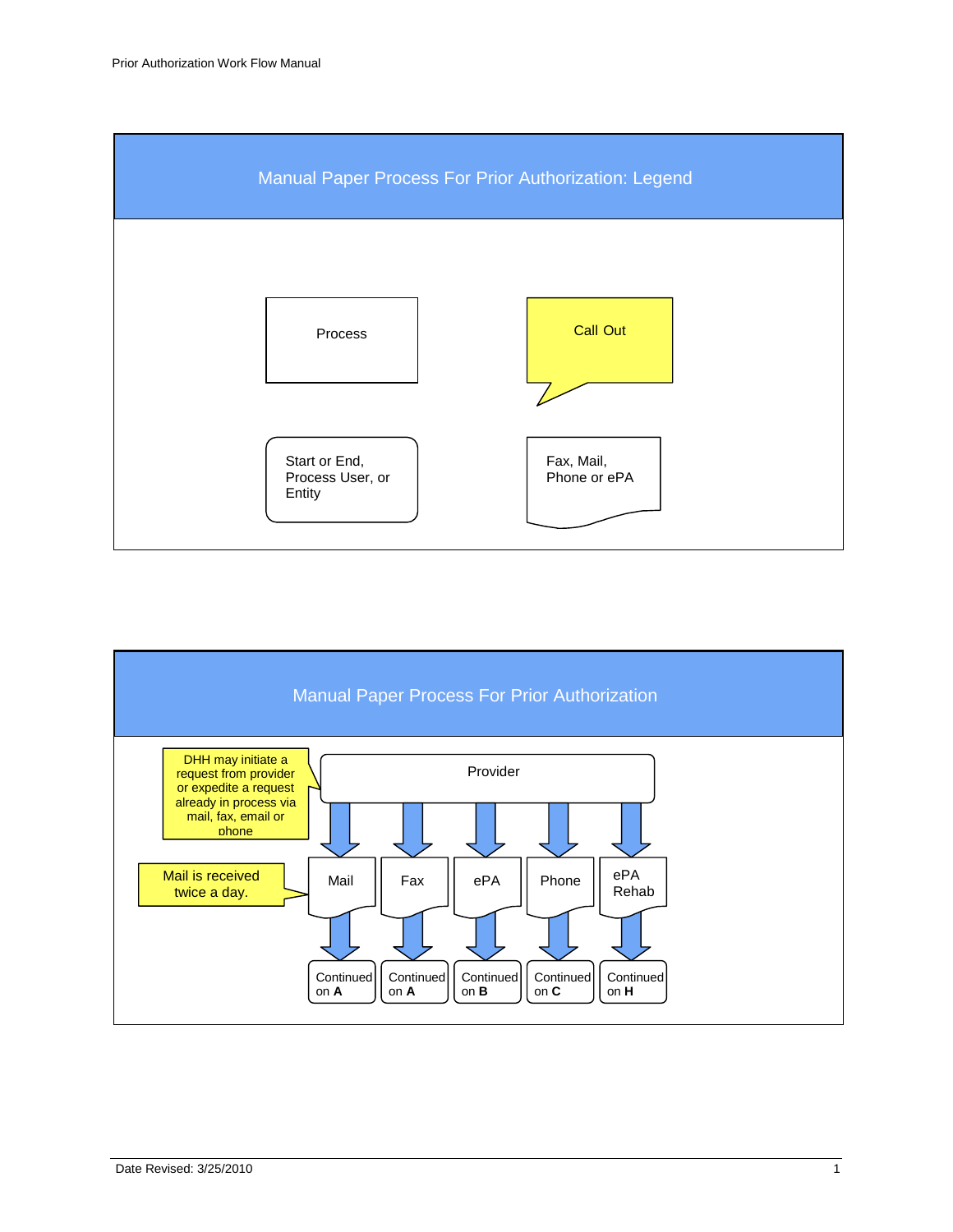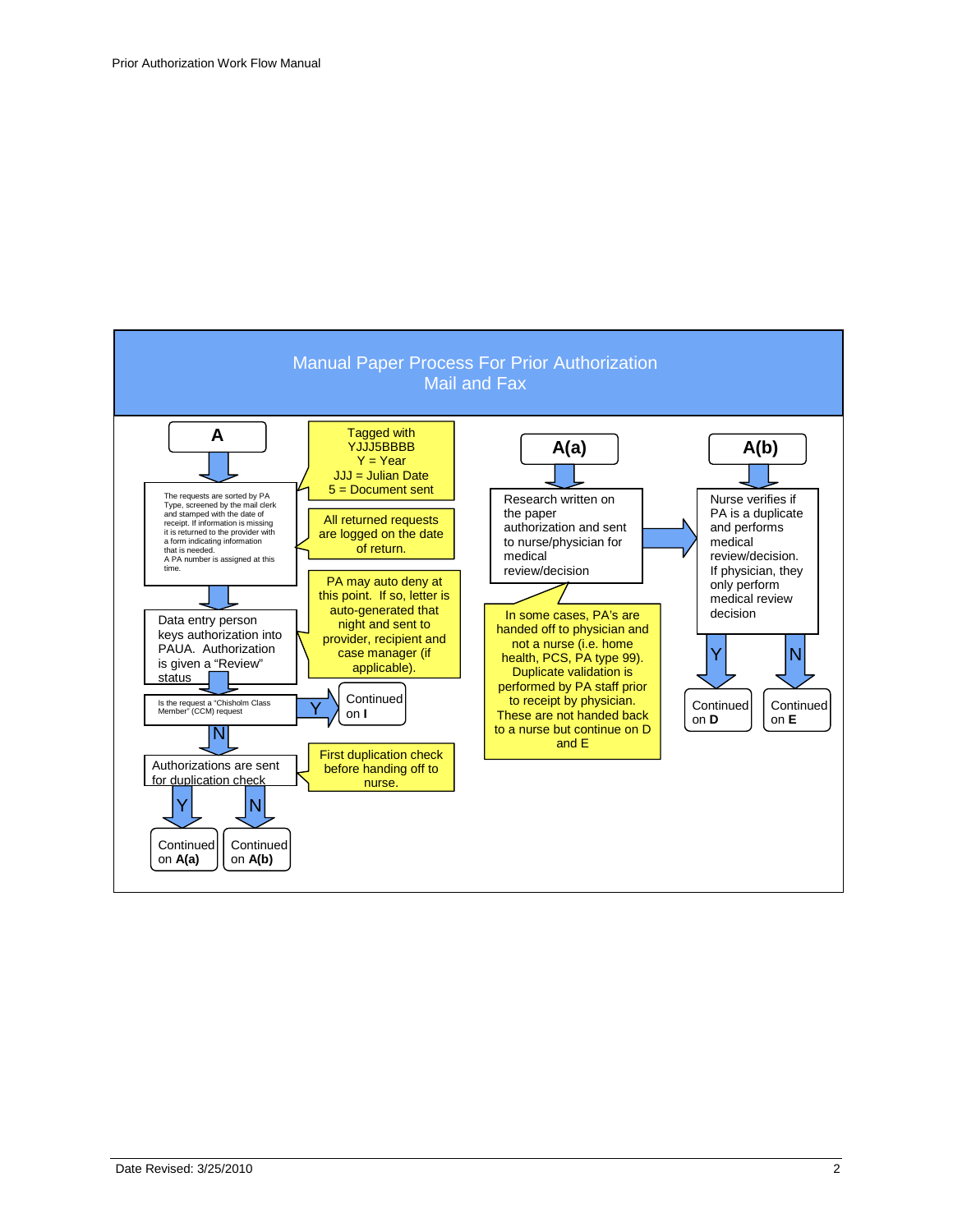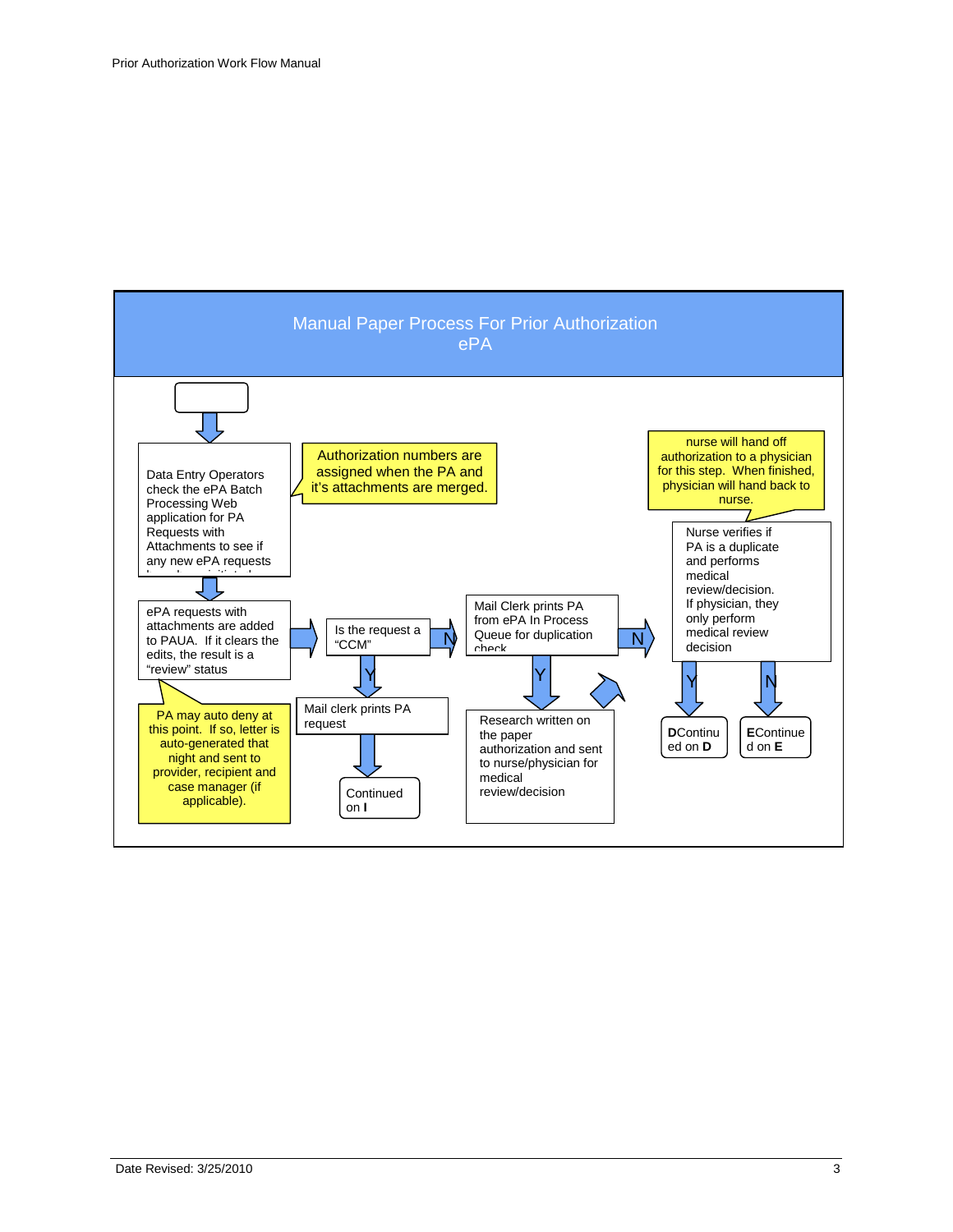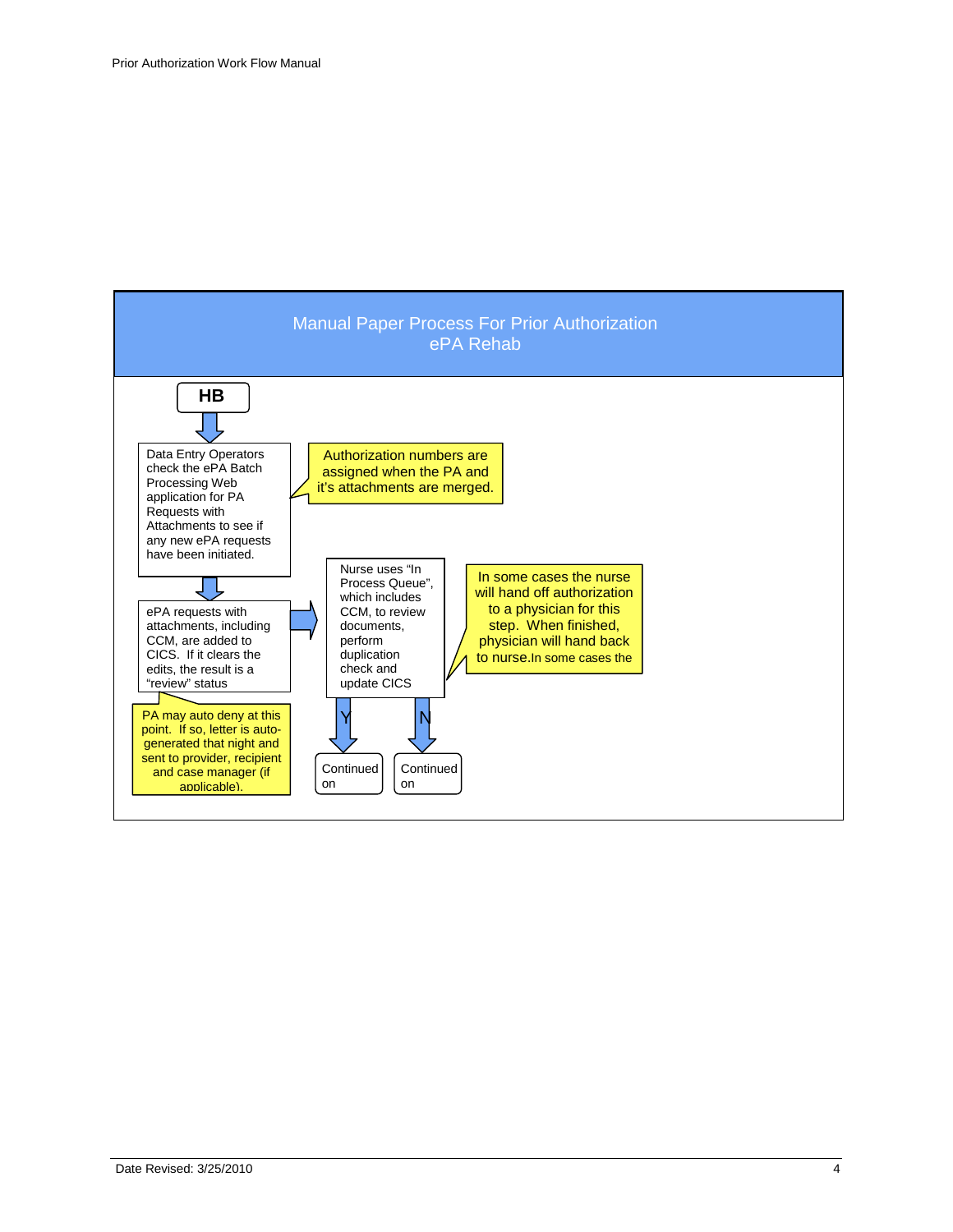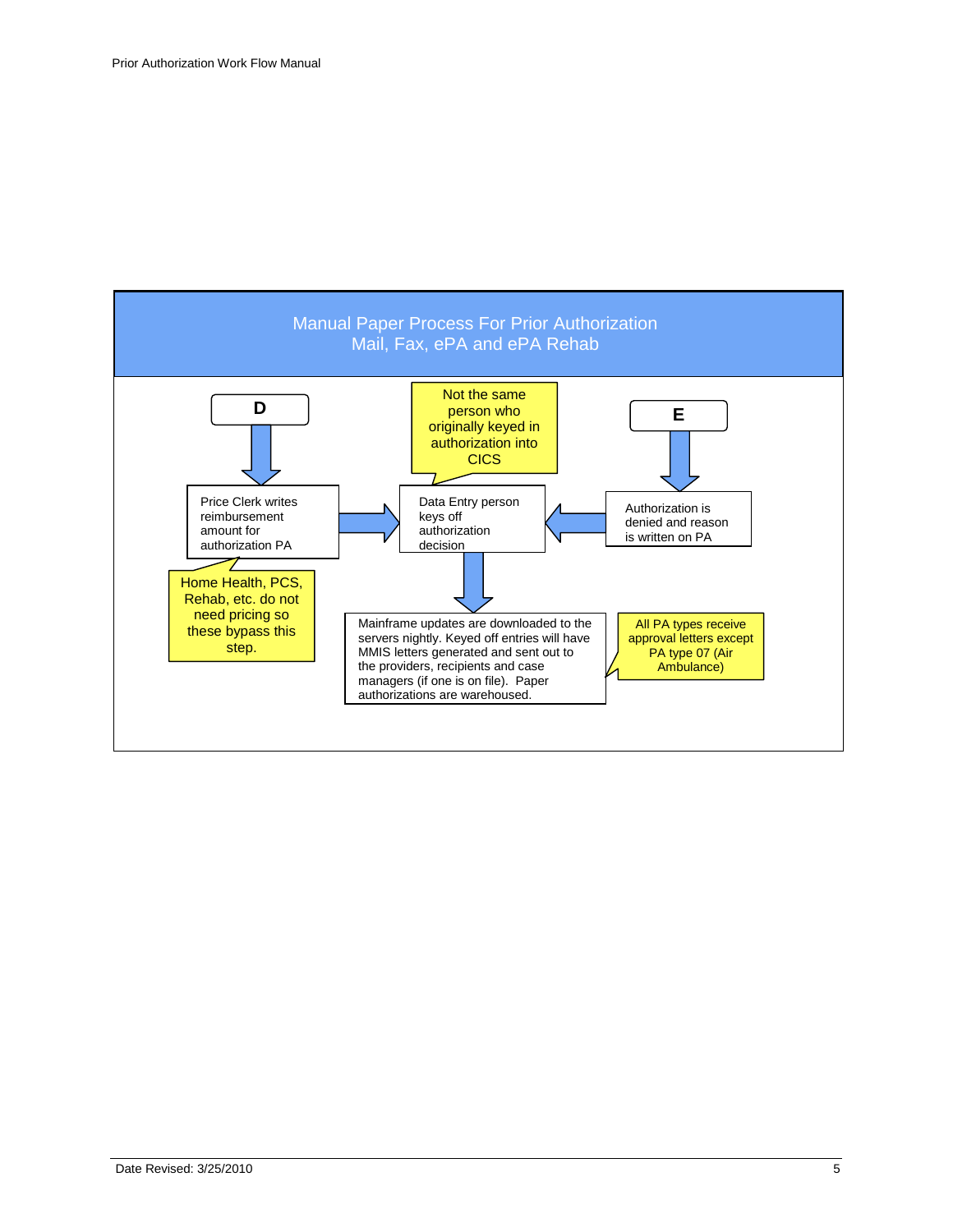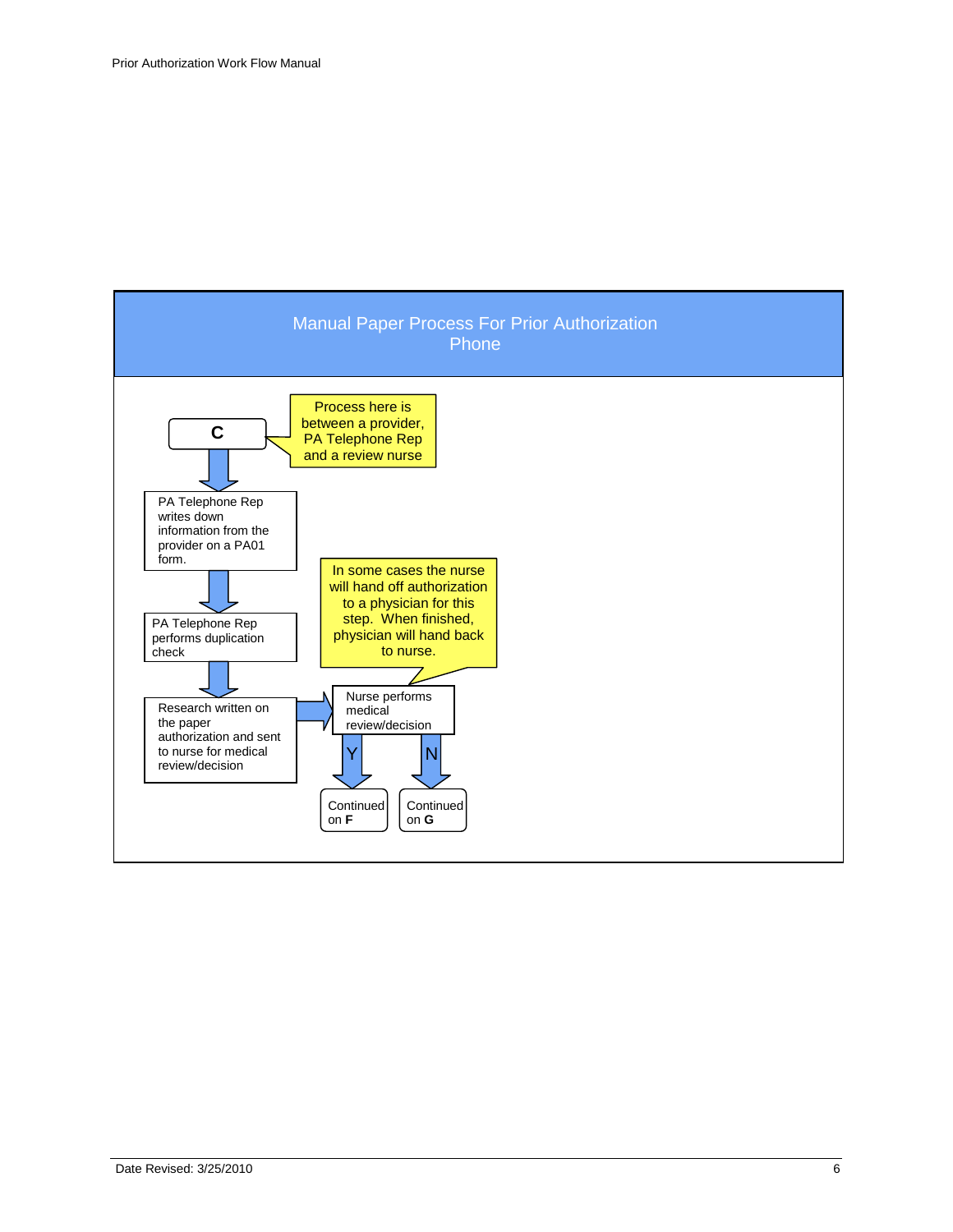